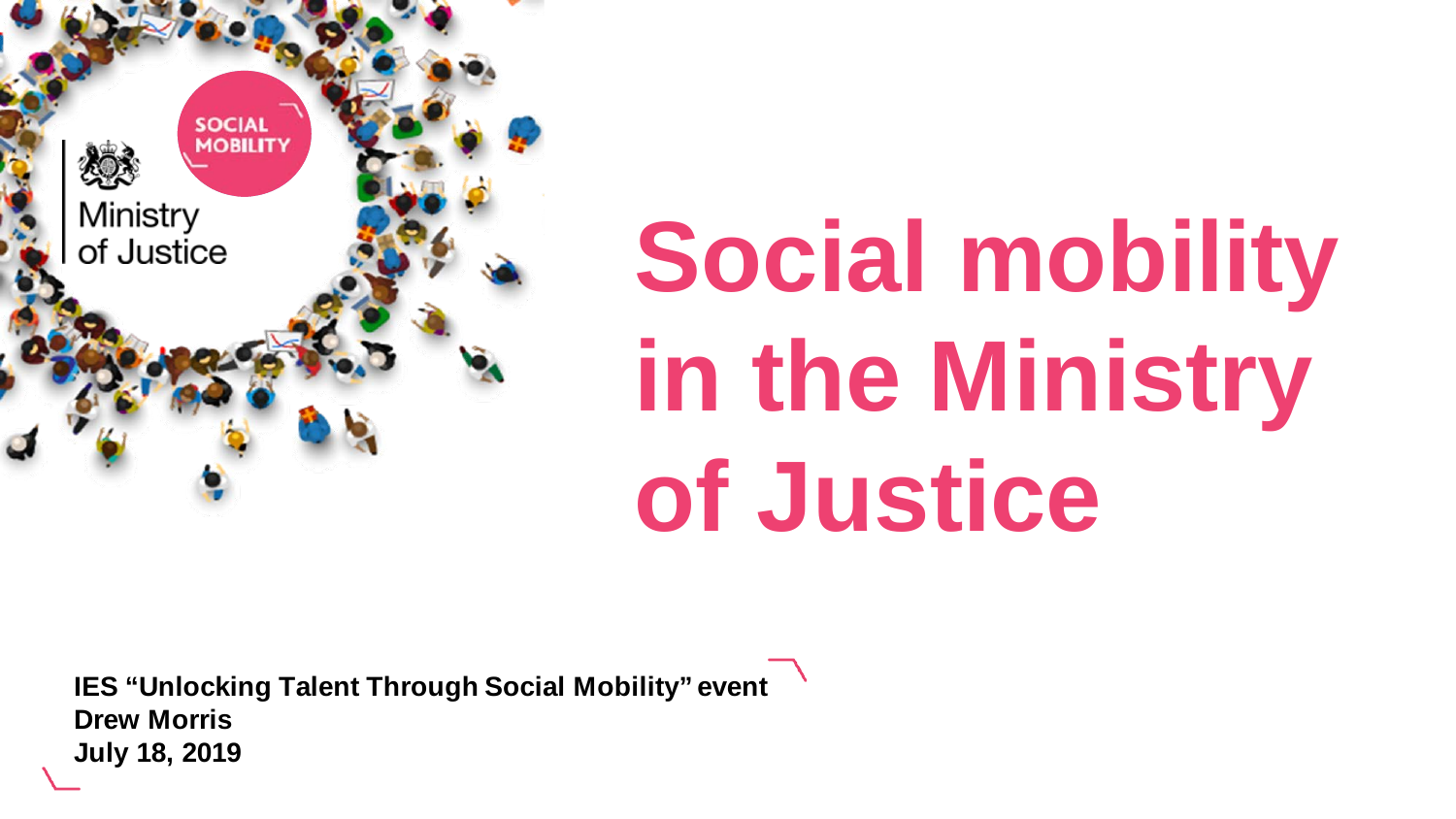## **Strategic context**

"I want Britain to be a place where advantage is based on merit not privilege; where it's your talent and hard work that matter, not where you were born, who your parents are or what your accent sounds like."

*The Right Hon. Theresa May: "Britain, the Great Meritocracy: PM's speech", September 2016*



**SOCIAL MOBILITY**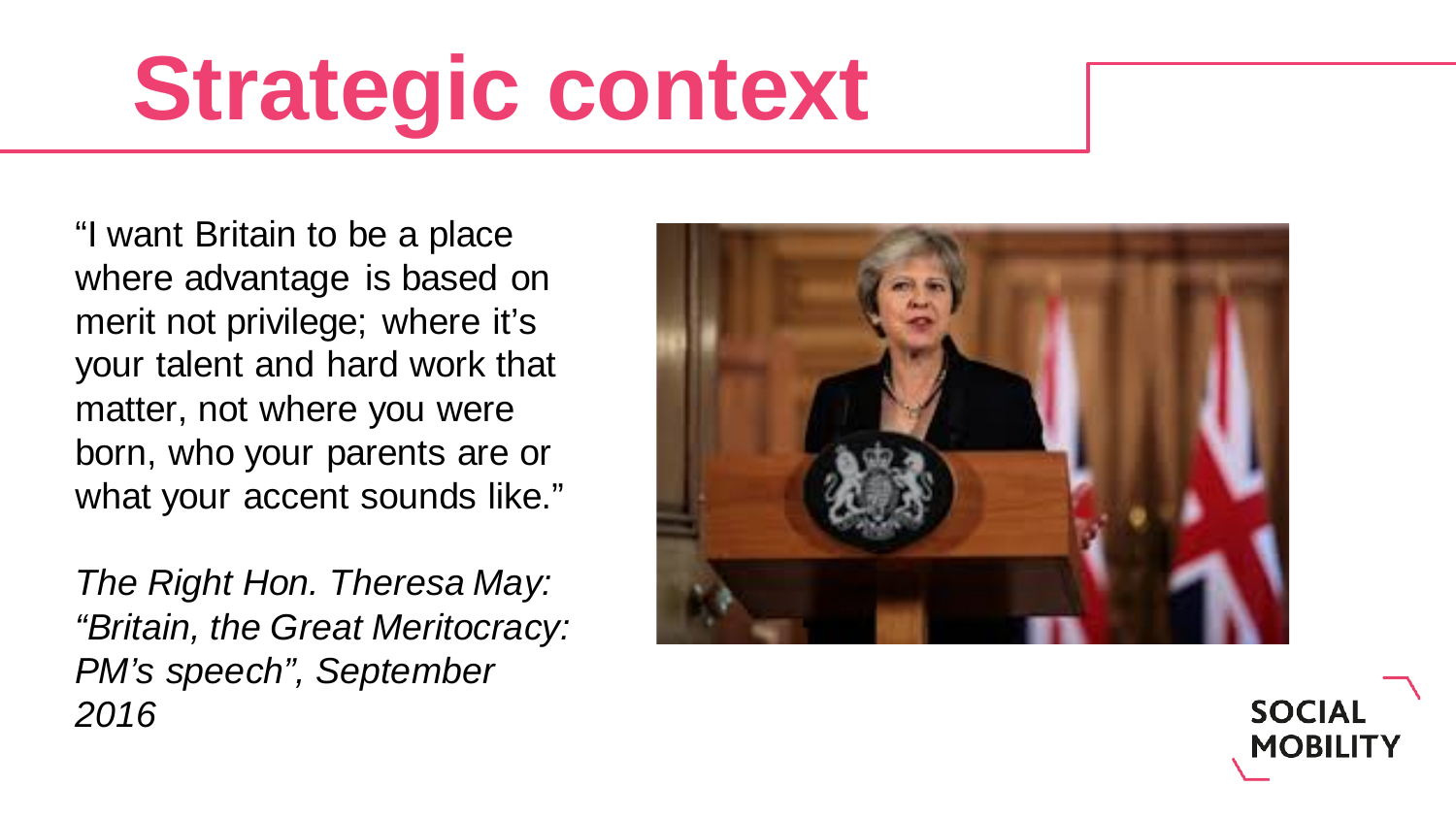#### **Our story**

MoJ's work on social mobility has developed through three stages:

1) **learning** about and **building awareness**  of the issues

2) **planning** and **engagement** with experts

3) **delivery** of a programme of activity to promote greater socio-economic diversity and inclusivity across the department

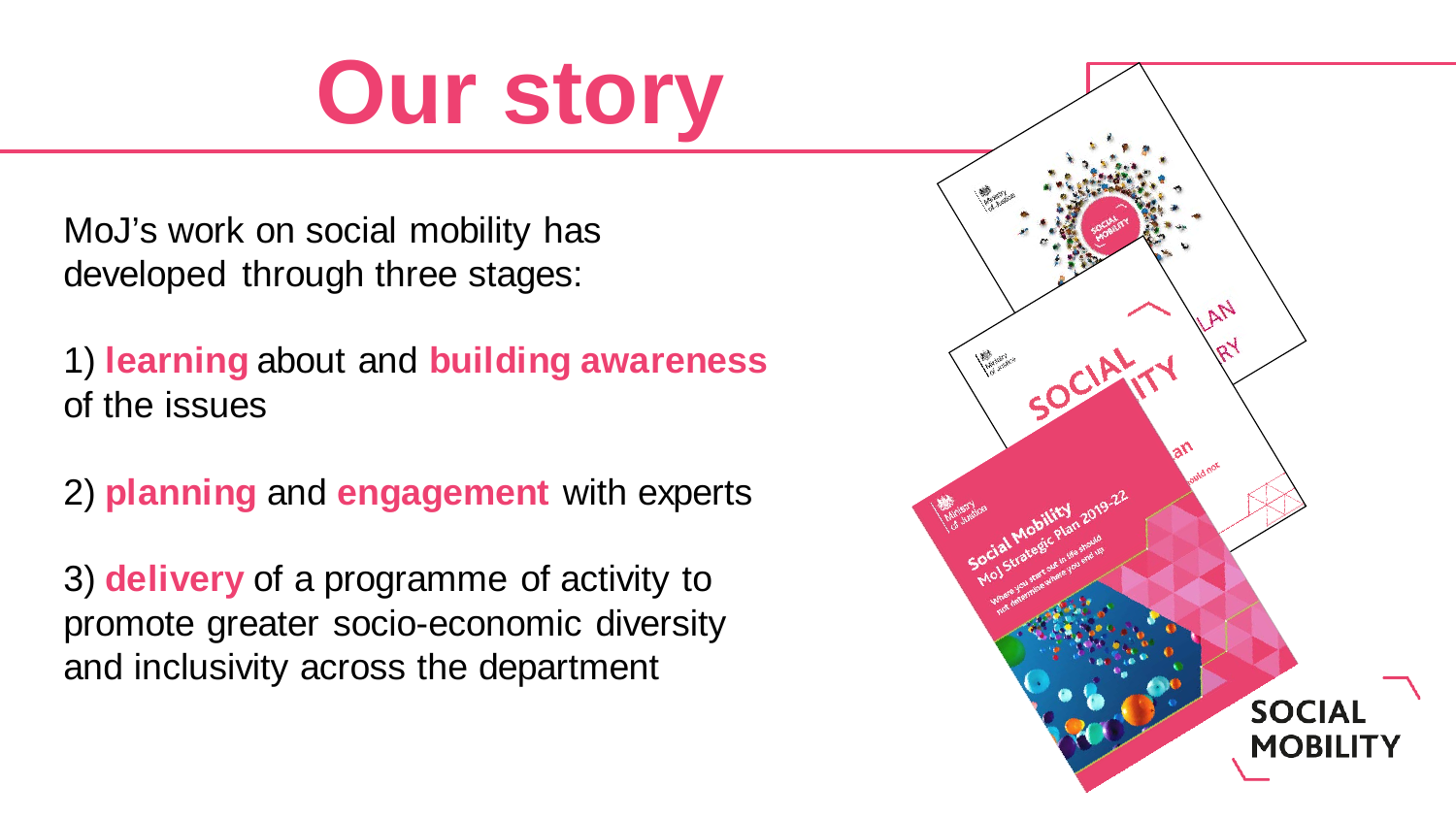# **Chronology**

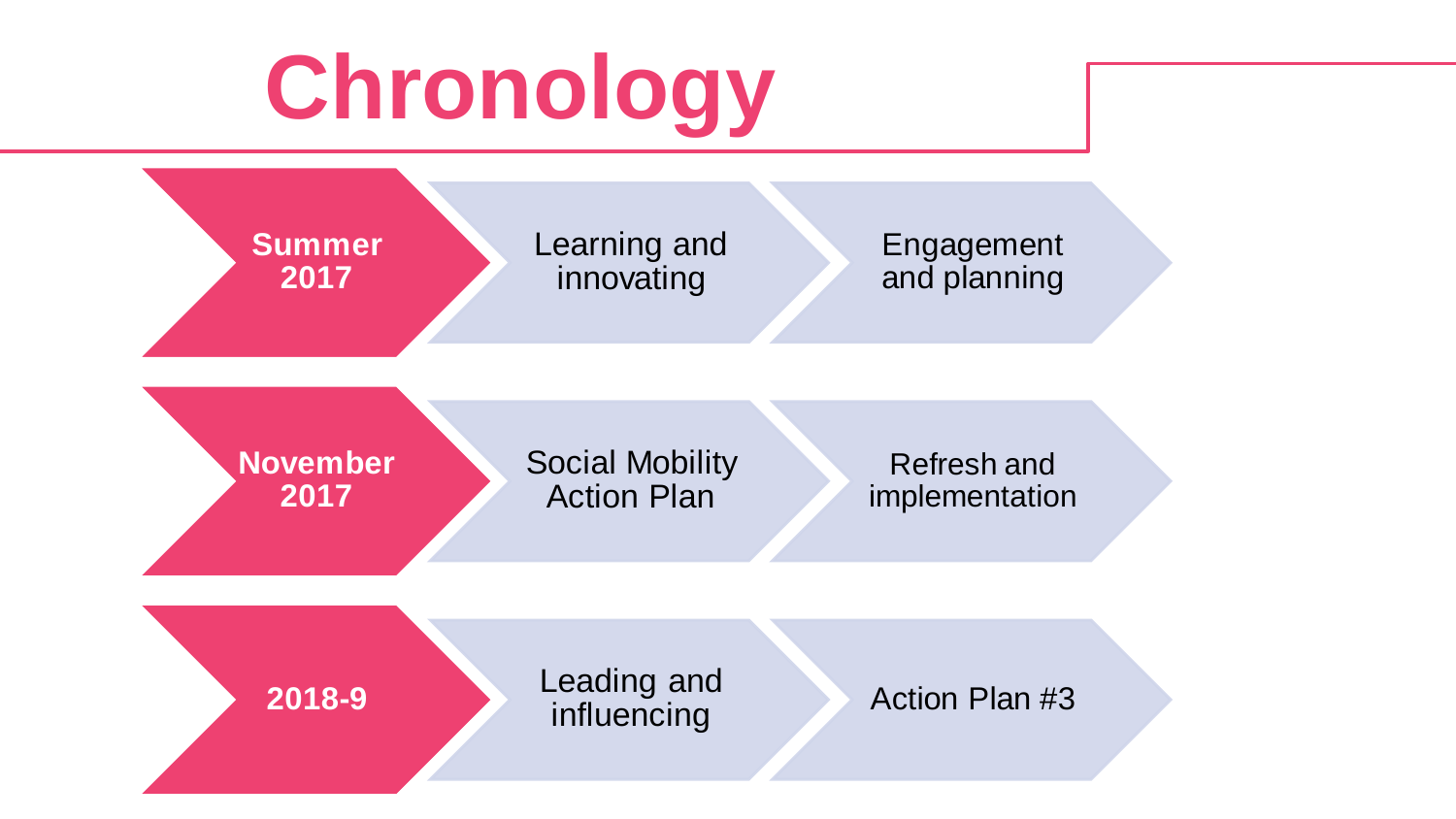

- To thrive as an organisation, MoJ must reflect the society we serve, attracting people to work for us based on **merit and potential, rather than polish;** on **capability rather than cultural capital**
- We will build a diverse workforce of individuals from an array of different **socio-economic backgrounds**, with a broad range of perspectives that enable them to solve problems in different ways to meet the demands of the modern, rapidly-changing world
- We will use our learning to **inform and inspire** other organisations.

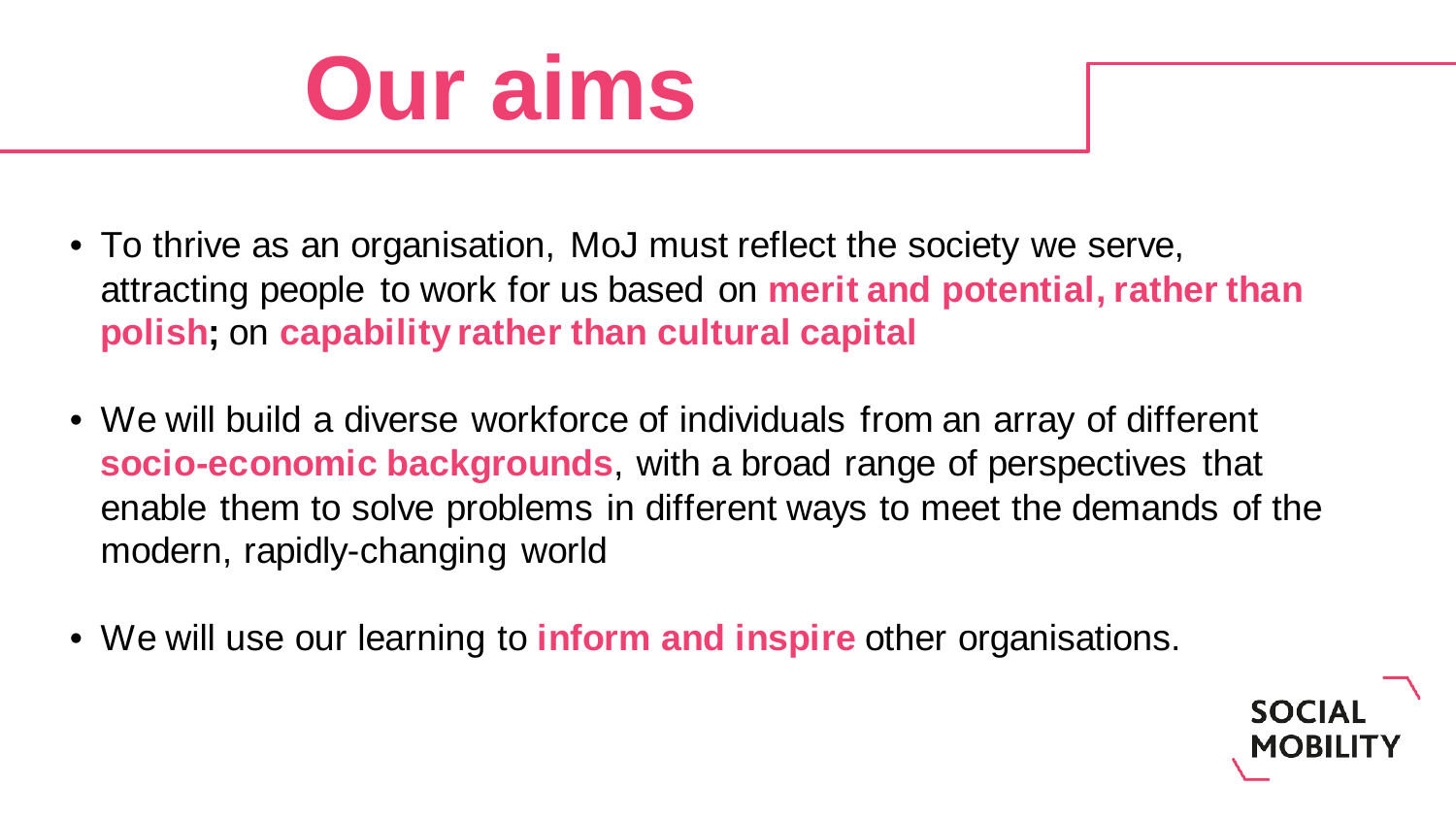# **Our approach**



#### **Organisational change programme**

- Investing in young people
- Supporting existing staff
- Measurement and analysis
- Changing the fabric of the organisation

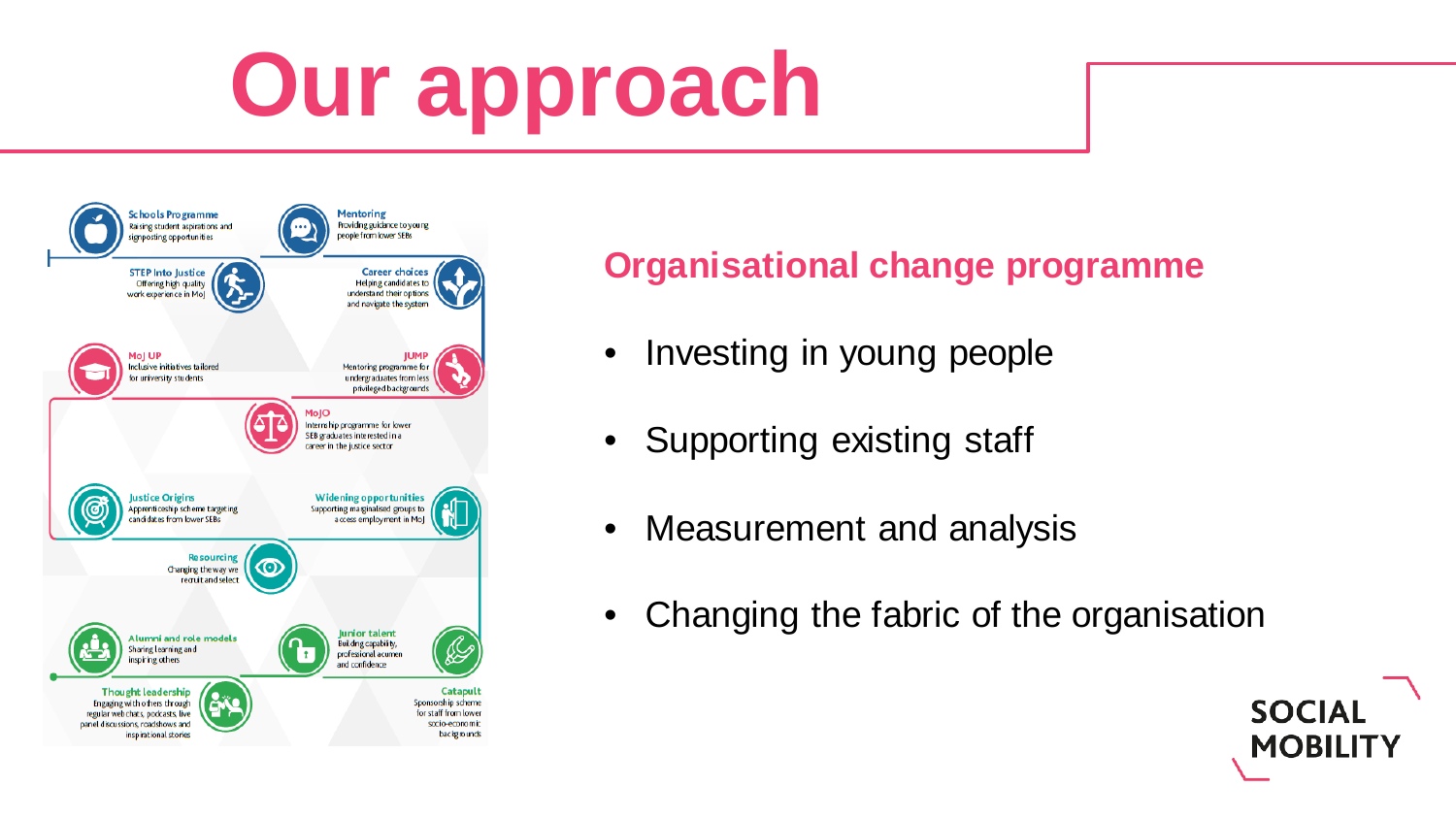#### **2022 Vision**

Our three-year vision is to **weave social mobility into the fabric of the organisation**, transforming our culture and linking key people processes with a commitment to attracting, recruiting and developing a diverse population of talented staff from marginalised groups. By 2022, we will have achieved our ambition in four key areas:

- **Linking outreach to our talent pipeline**
- **Changing mindsets alongside processes**
- **Data-driven approach**
- **Playing a leading role in the UK social mobility movement**